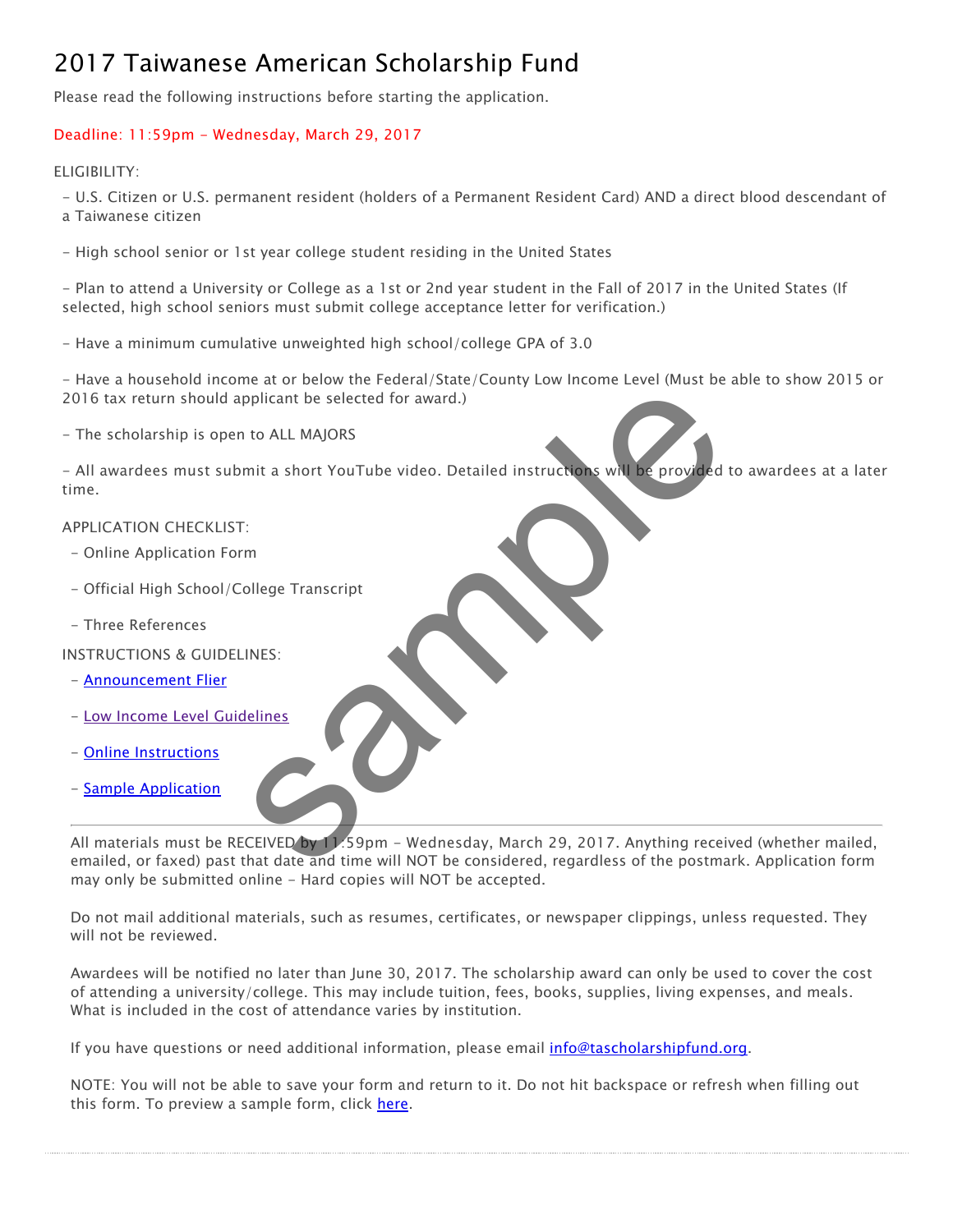# I. APPLICANT INFORMATION

| Last Name: *                                                                                                                    | First Name: *             |
|---------------------------------------------------------------------------------------------------------------------------------|---------------------------|
|                                                                                                                                 |                           |
| Middle Initial:                                                                                                                 | Date of Birth: *<br>E     |
| Maximum Allowed: 1 characters. Currently Used: 0<br>characters.                                                                 | <b>MM</b><br>DD<br>YYYY   |
| Gender:                                                                                                                         |                           |
| ● Male                                                                                                                          | Female                    |
| Address of Primary Residence: *                                                                                                 |                           |
| <b>Street Address</b>                                                                                                           |                           |
| Address Line 2                                                                                                                  |                           |
| City                                                                                                                            | State / Province / Region |
|                                                                                                                                 | ▼                         |
| Postal / Zip Code                                                                                                               | Country                   |
| Phone Number: *                                                                                                                 | Email: *                  |
| ###<br>####<br>###                                                                                                              |                           |
| Status of Residency: (If "None of the Above," please do not submit an application). *                                           |                           |
| <b>J.S. Citizen</b>                                                                                                             |                           |
| O Permanent Resident of the U.S.                                                                                                |                           |
| U.S. National<br>$\bigcirc$                                                                                                     |                           |
| Citizen of the Freely Associated States<br>$\bigcirc$                                                                           |                           |
| None of the Above<br>$\bigcirc$                                                                                                 |                           |
| Are you a direct blood descendant of a Taiwanese citizen? (If "No," please do not submit an application). *<br>◎ Yes<br>$( \ )$ |                           |
| No                                                                                                                              |                           |

Please state how you meet the requirement of being a direct blood descendant of a Taiwanese citizen (e.g. father is a Taiwanese citizen, grandmother is a Taiwanese citizen): \*

Country of Birth: \*

How did you hear about the Taiwanese American Scholarship Fund? Check all that apply. \*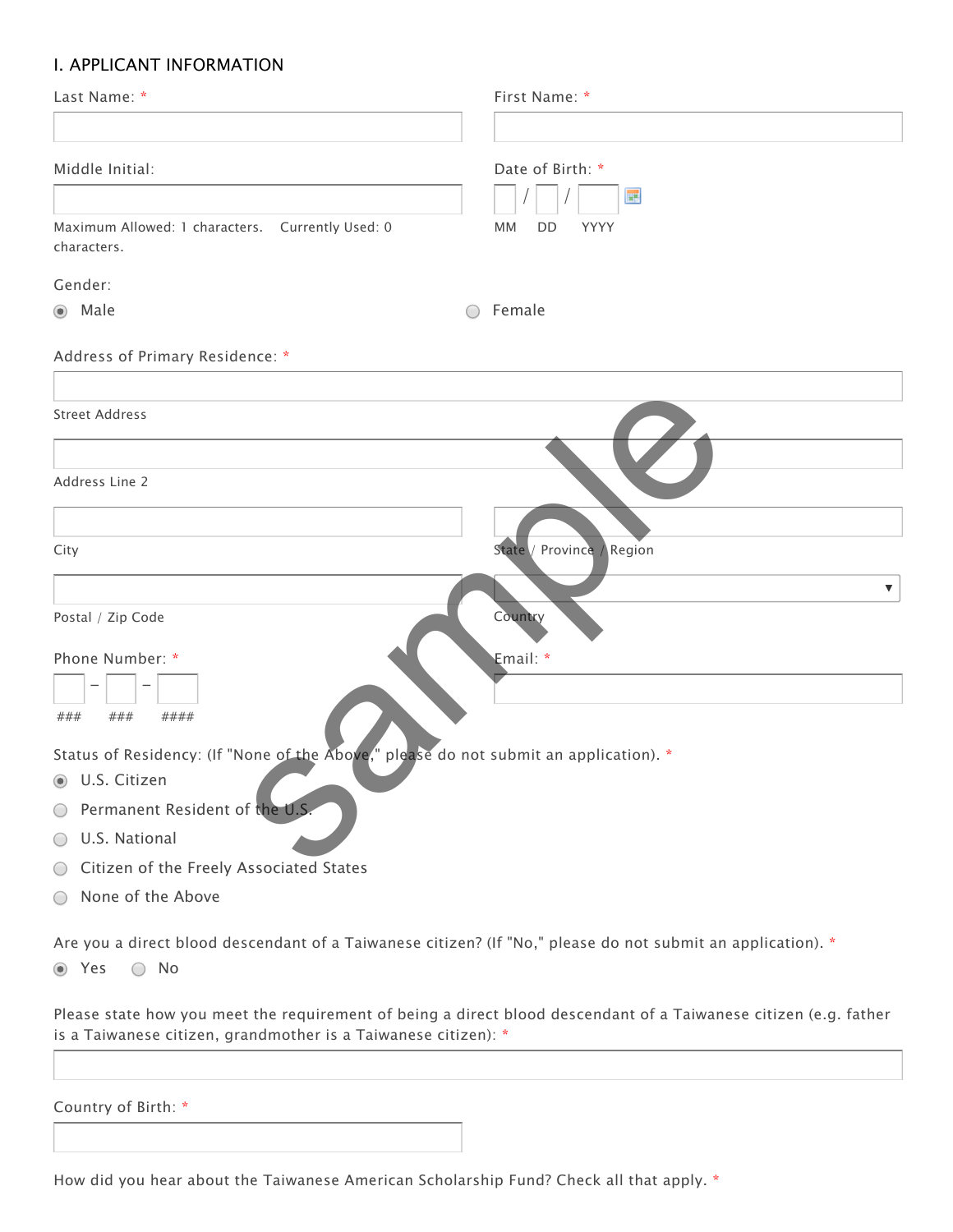**□ Taiwanese American Scholarship Fund Website** 

How did you hear about the Taiwanese American Scholarship Fund? Check all that apply. \*

- **B** Asian Pacific Community Fund
- Career Center
- Social Media (Facebook, Twitter, etc.)
- Newspaper/TV/Radio
- School Counselor/Teacher
- Word of Mouth
- **Scholarship Clearinghouse (Fastweb.com, etc.)**
- □ Other

If checked "Other" please specify:

# II. SECONDARY/HIGH SCHOOL INFORMATION

High School Name: \* The Code of City, State, Zip Code:

Date of High School Graduation or GED: \* Cumulative UNWEIGHTED High School GPA: \* CHOOL INFORMATION<br>
City, State, Zip Code<br>
Luation or GED: \*<br>
Cumulative UNWEIGHTED High S<br>
terring my first year of college in Fall 2017.<br>
(Please do not submit an application.)<br>
TON<br>
or plan to attend in Fall of 2017: \*

| MМ | חח | <b>YYY</b> |  |
|----|----|------------|--|

I am a... \*

- **High School Senior entering my first year of college in Fall 2017.**
- 1st Year college student entering my second year in Fall 2017.
- □ Neither of the above. (Please do not submit an application.)

# III. COLLEGE INFORMATION

College you are attending or plan to attend in Fall of 2017: \*

Intended Career: \*

Core Major: \*

- ◯ Arts & Humanities
- Social Sciences
- Natural Sciences
- $O$  Engineering
- Other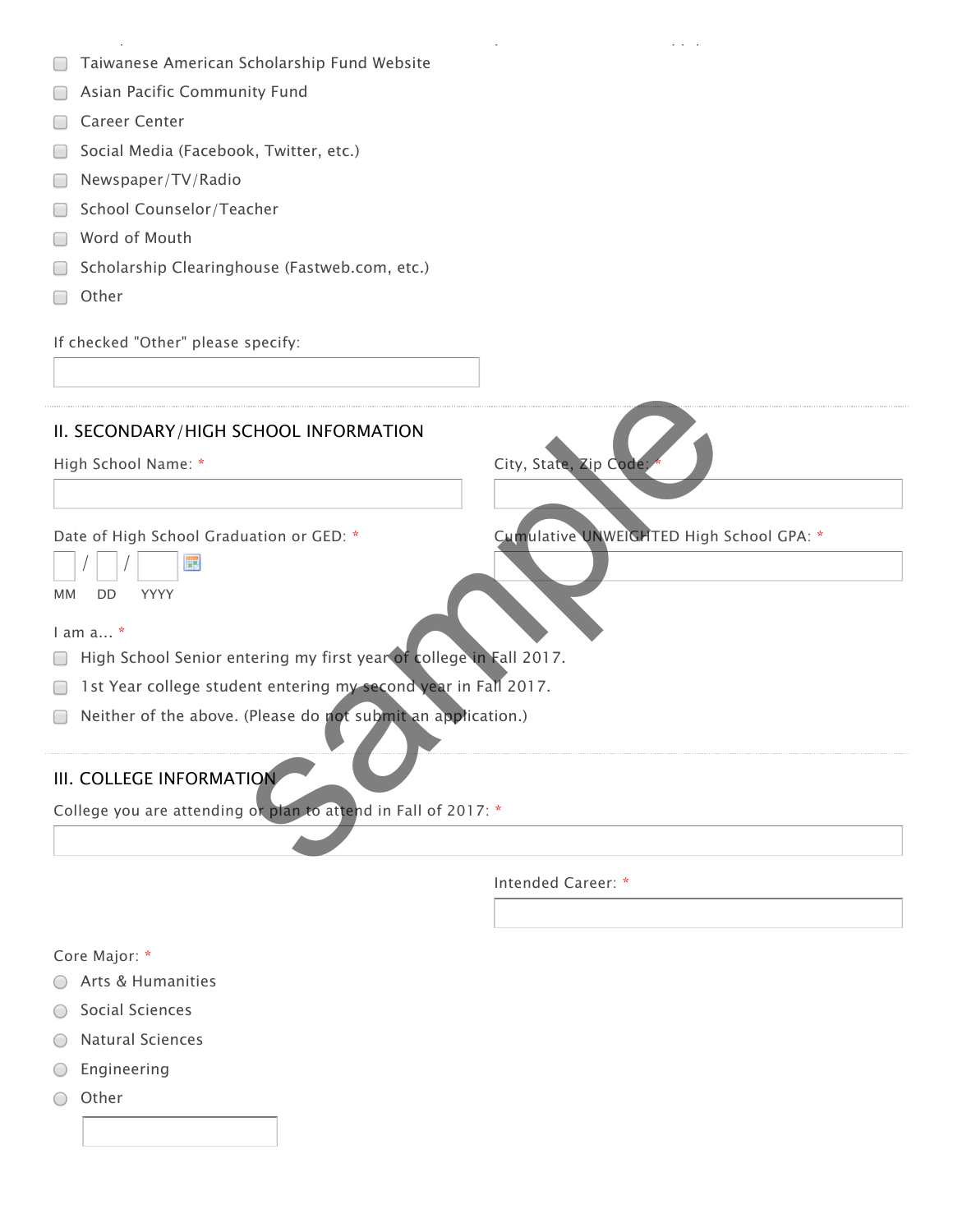## IV. LEADERSHIP

List the 3 most significant leadership activities you have participated in (e.g. school clubs/organizations, student government, varsity or club sports, and religious or community groups) starting from the 9th grade ONLY and not before that. Describe your roles and responsibilities. Please do not use acronyms. Please be sure to include any involvement in the Taiwanese American community.

1. Name of Leadership Organization/Activity:

| Highest Position Held:                               | Number of Months in that Position: |
|------------------------------------------------------|------------------------------------|
| Brief Description of Activity:                       |                                    |
|                                                      |                                    |
|                                                      |                                    |
|                                                      |                                    |
| Maximum Allowed: 150 words. Currently Used: 0 words. |                                    |
| 2. Name of Leadership Organization/Activity:         |                                    |
| Highest Position Held:                               | Number of Months in that Position: |
|                                                      |                                    |
| Brief Description of Activity.                       |                                    |
|                                                      |                                    |
|                                                      |                                    |
|                                                      | h                                  |

Maximum Allowed: 150 words. Currently Used: 0 words.

#### 3. Name of Leadership Organization/Activity:

Highest Position Held: Number of Months in that Position:

Brief Description of Activity: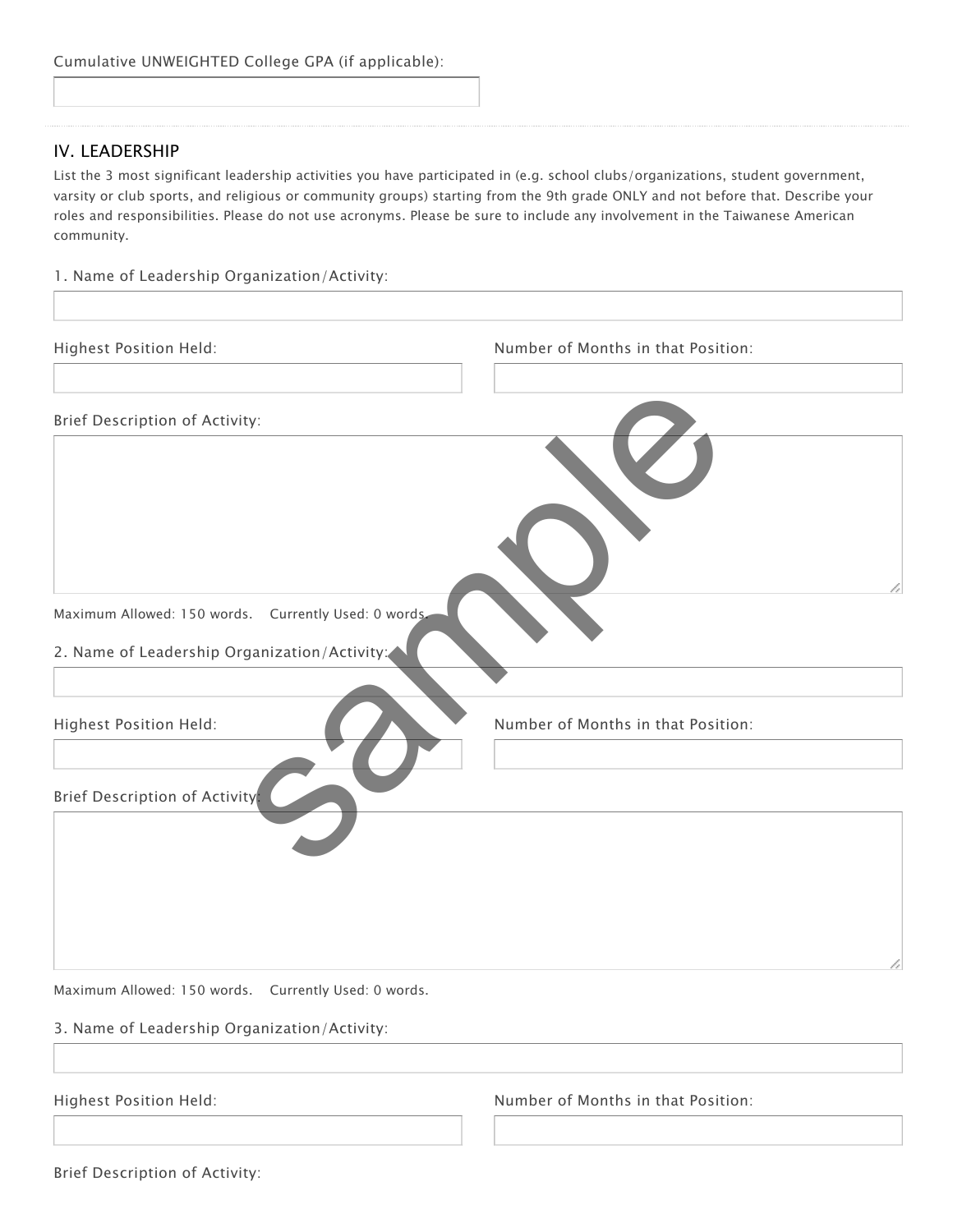# V. COMMUNITY SERVICE

List the 3 most significant community service activities you have participated in (e.g. food banks, homeless shelters, city events, club-organized community service) starting from the 9th grade ONLY and not before that. Describe your roles and responsibilities. Please do not use acronyms. Please be sure to include any involvement in the Taiwanese American Community.

1. Name of Volunteer Organization/Activity:

| Total Number of Community Service Hours for this<br>Organization: |
|-------------------------------------------------------------------|
|                                                                   |
|                                                                   |
|                                                                   |
|                                                                   |
| Total Number of Community Service Hours for this<br>Organization: |
|                                                                   |
|                                                                   |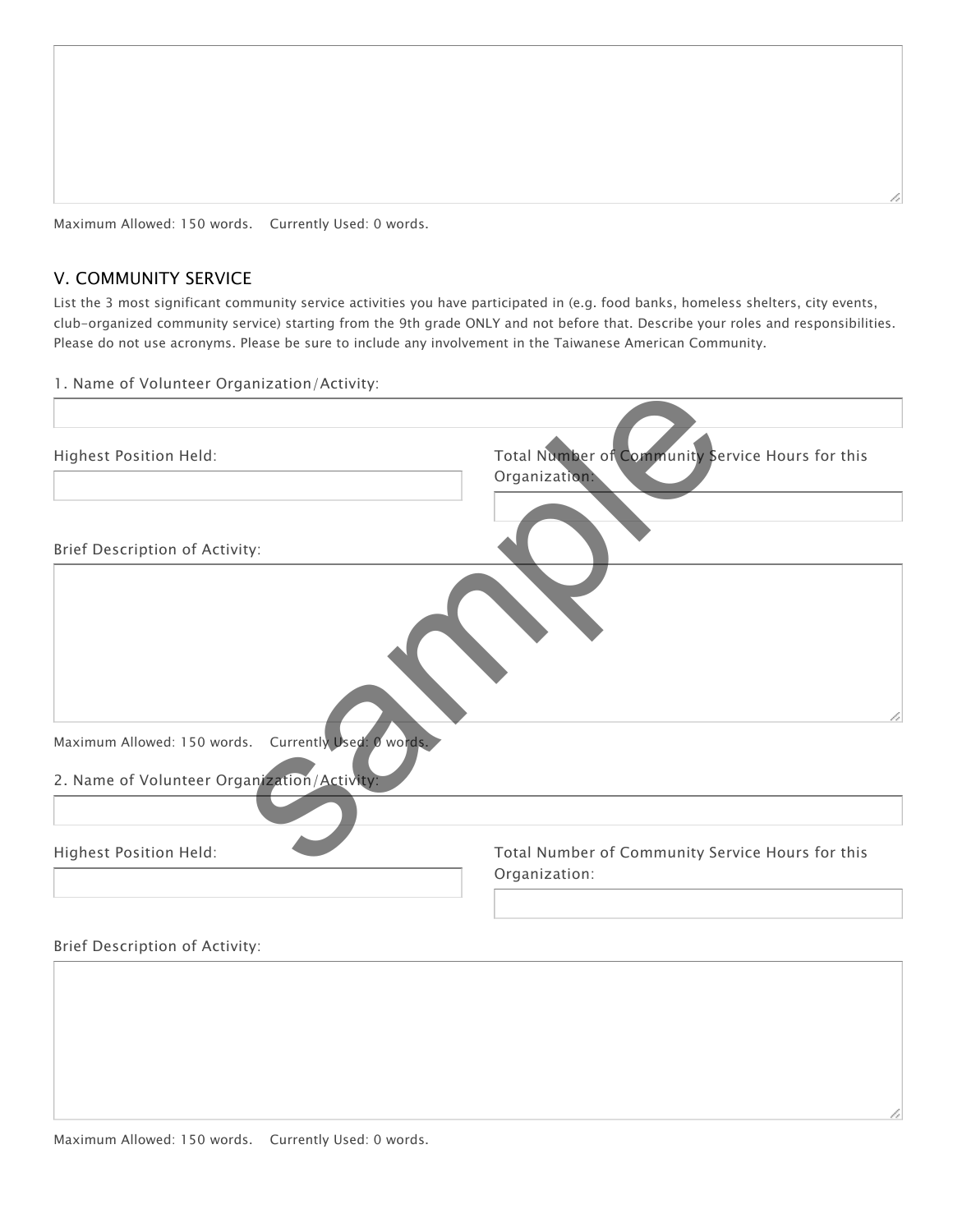Highest Position Held: Total Number of Community Service Hours for this Organization:

#### Brief Description of Activity:

Maximum Allowed: 150 words. Currently Used: 0 words.

## VII. FAMILY'S FINANCIAL INFORMATION

If awarded the scholarship, scholarship candidates may be required to submit either a 2015 or 2016 tax return.

**The Second Second Second Second Second Second Second Second Second Second Second Second Second Second Second Second Second Second Second Second Second Second Second Second Second Second Second Second Second Second Second** Are you financially independent from your parent(s)/ quardian(s)?

 $\bigcirc$ 

What is the 2015/2016 adjusted gross income for yourself and/or your parent(s)/guardian(s)? (i.e. 10000) \*

Number of family members living in your household: (If independent, please include yourself, your spouse, or any dependents. If dependent, please include yourself, your parents, and other dependents.) \* s. Currently Used: 0 words.<br>
L INFORMATION<br>
tholarship candidates may be required to submit either 2015 or 2016 tax<br>
mandent from your parent(s)/ guardian(s)?<br>
Signal parent (s)/guardian(s)<br>
signal parent (s)/guardian(s)<br>

County of Residence:

## VIII. FAMILY'S EDUCATION INFORMATION

This data is for informational purposes only and will not be used as criteria during the selection process.

Are you the first in your family to attend college?

 $Y$ es  $\bigcirc$  No

Do you have any siblings that currently attend/did attend college?

 $Y$ es  $\bigcirc$  No

What is the highest level of education completed by your Mother/Guardian?

- No formal schooling Less than high school
- High school degree Associate's degree
	- $\bigcirc$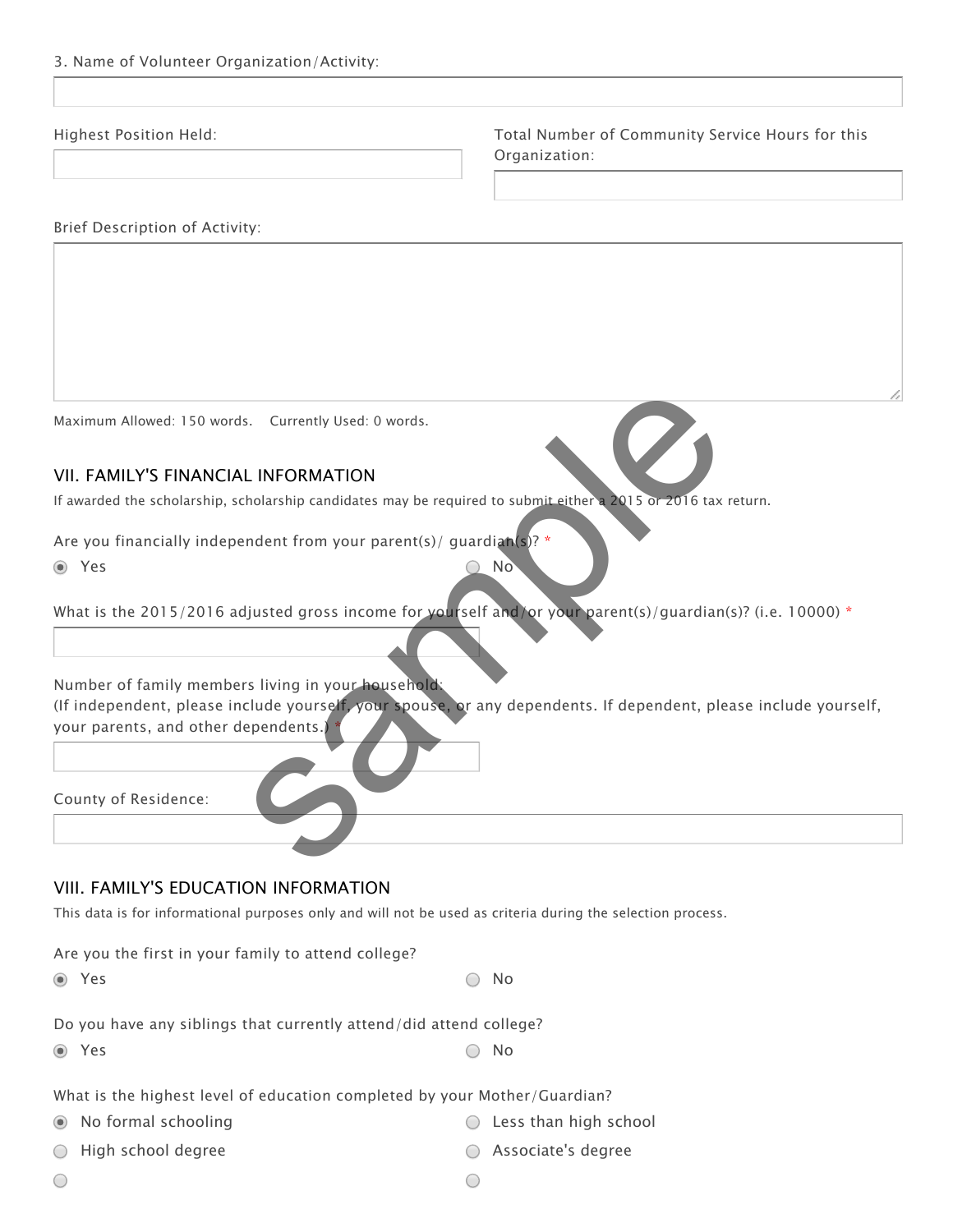Bachelor's degree Graduate/professional degree

Unknown

In what country was the highest level of education completed by your Mother/Guardian?

What is the highest level of education completed by your Father/Guardian?

- No formal schooling Less than high school
- High school degree Associate's degree
- Bachelor's degree Graduate/professional degree  $\bigcirc$
- Unknown ⌒
- 
- In what country was the highest level of education completed by your Father/Guardian?

# IX. ESSAYS

1. In 500 words or less, please explain what motivates you, why you chose your area of study, and what you hope to accomplish in your future career. \*



Maximum Allowed: 650 words. Currently Used: 0 words.

2. In 500 words or less, describe what being Taiwanese American means to you and how it has shaped the person you are today. Please also include any relevant involvement in the Taiwanese American community. \*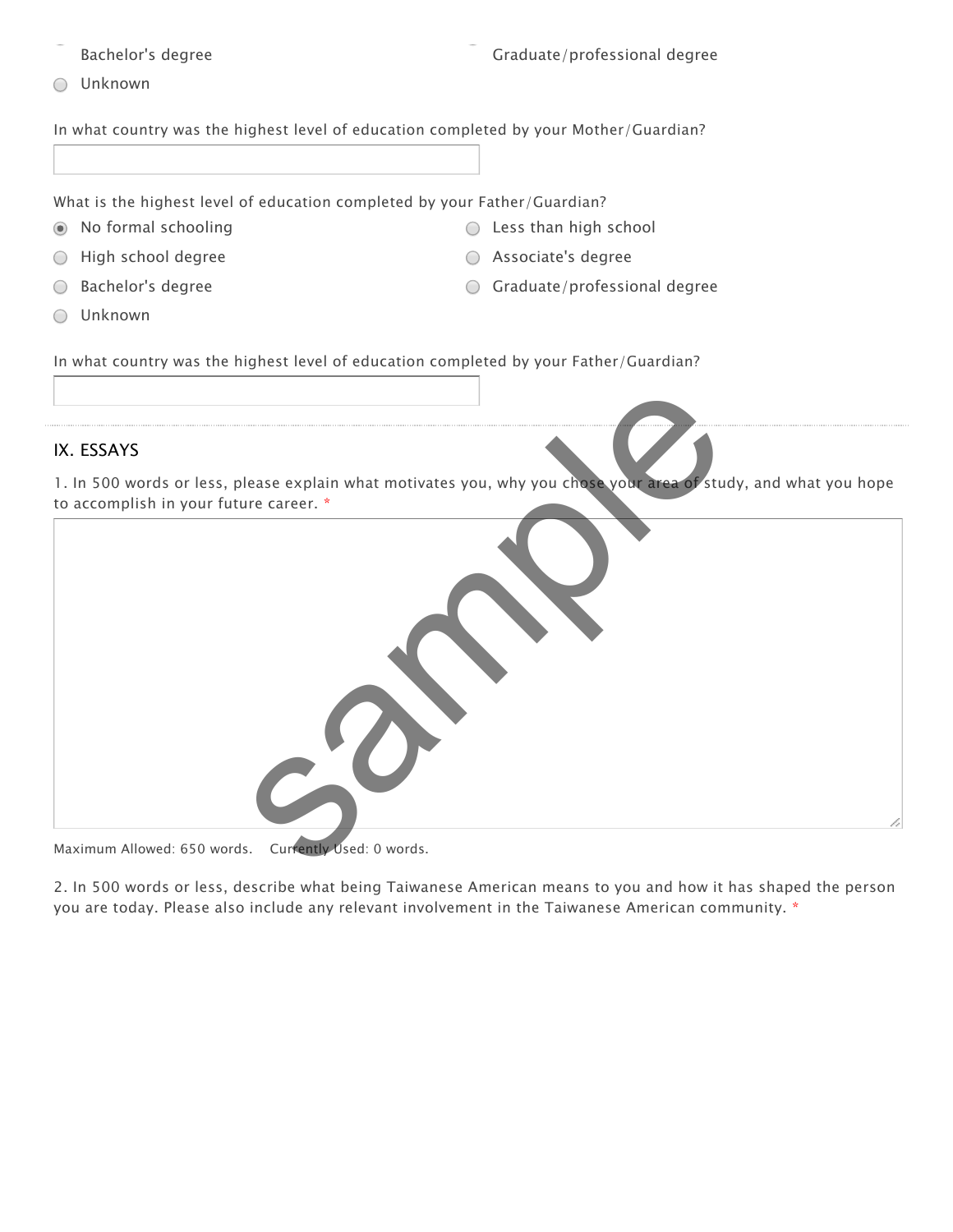Maximum Allowed: 500 words. Currently Used: 0 words.

#### References

| References<br>Please list three (3) references whom may be contacted regarding your application. Family members and friends will not be<br>accepted. References from individuals within the Taiwanese American community encouraged. |                                            |
|--------------------------------------------------------------------------------------------------------------------------------------------------------------------------------------------------------------------------------------|--------------------------------------------|
| 1. Name*                                                                                                                                                                                                                             | Years Known:                               |
|                                                                                                                                                                                                                                      |                                            |
| First<br>Last                                                                                                                                                                                                                        |                                            |
|                                                                                                                                                                                                                                      |                                            |
| Title: *                                                                                                                                                                                                                             | Company/Organization: *                    |
|                                                                                                                                                                                                                                      |                                            |
| Relationship to Applicant: *                                                                                                                                                                                                         | Best Daytime Phone Number to be Reached: * |
|                                                                                                                                                                                                                                      |                                            |
|                                                                                                                                                                                                                                      |                                            |
| Email Address:                                                                                                                                                                                                                       |                                            |
|                                                                                                                                                                                                                                      |                                            |
|                                                                                                                                                                                                                                      |                                            |
| 2. Name *                                                                                                                                                                                                                            | Years Known: *                             |
|                                                                                                                                                                                                                                      |                                            |
| First<br>Last                                                                                                                                                                                                                        |                                            |
| Title: *                                                                                                                                                                                                                             | Company/Organization: *                    |
|                                                                                                                                                                                                                                      |                                            |
|                                                                                                                                                                                                                                      |                                            |
| Relationship to Applicant: *                                                                                                                                                                                                         | Best Daytime Phone Number to be Reached: * |
|                                                                                                                                                                                                                                      |                                            |
| Email Address:                                                                                                                                                                                                                       |                                            |
|                                                                                                                                                                                                                                      |                                            |
|                                                                                                                                                                                                                                      |                                            |
| 3. Name $*$                                                                                                                                                                                                                          | Years Known: *                             |
|                                                                                                                                                                                                                                      |                                            |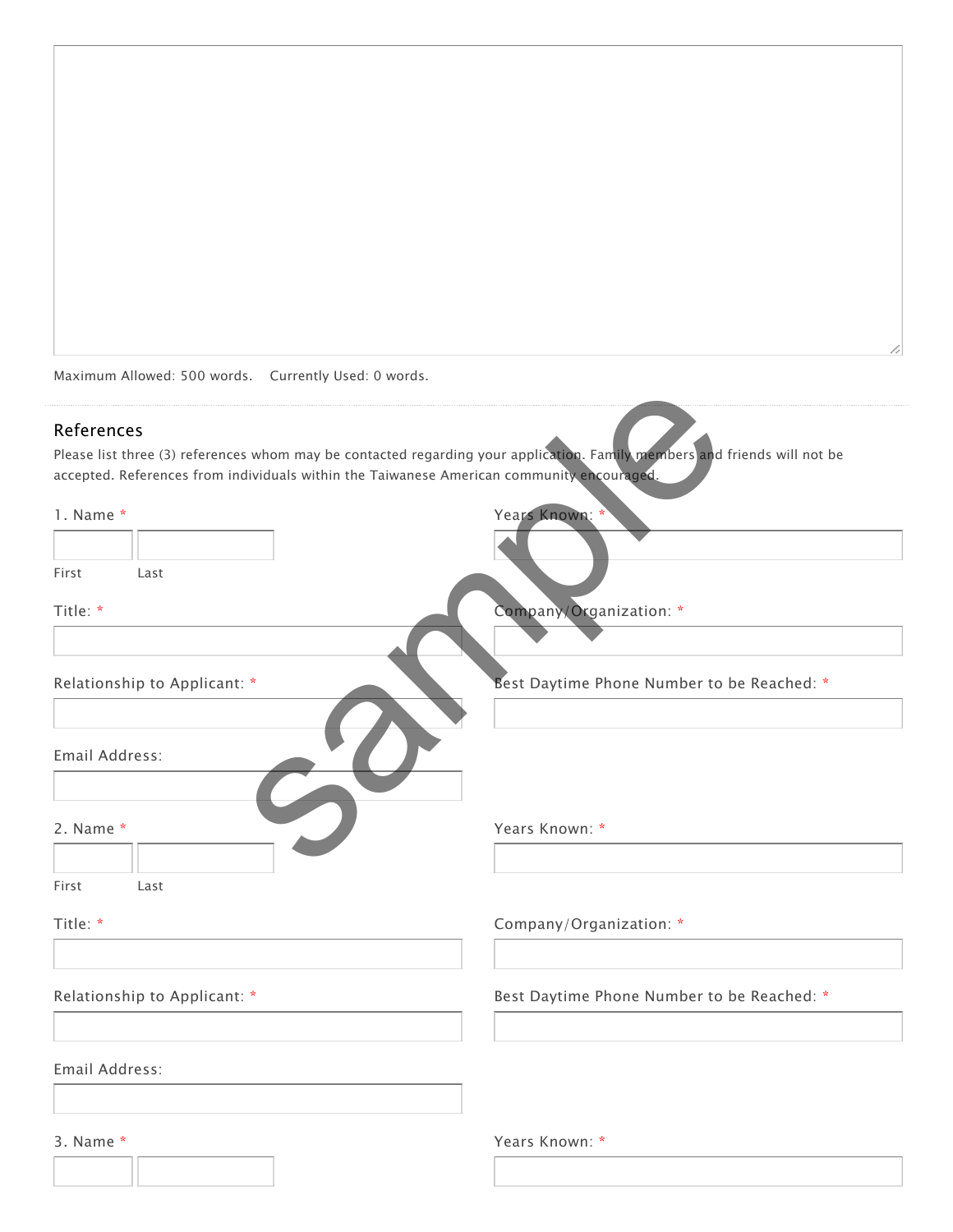Title: \* Company/Organization: \*

Relationship to Applicant: \* The Best Daytime Phone Number to be Reached: \*

Email Address:

## X. OFFICIAL TRANSCRIPT

You must submit a copy of your most recent OFFICIAL...

1. High school transcript that includes the first quarter/semester of your freshman year through the first quarter/semester of your senior year with your application if you are a high school senior.

2. College transcript that includes your Fall (and Winter if available) quarter/semester of your 1st year if you are a 1st year college student.

Minimum (unweighted) cumulative GPA is 3.0.

You can upload a copy electronically. File names should be formatted as follows: "[First Name] [Last Name] Transcript.pdf" For example, a PDF file of Anna Lee's transcript should be named: "Anna Lee Transcript.pdf" Electronic versions must be uploaded as PDF files. includes the first quarter/semester of your freshman year through the first<br>tion if you are a high school senior.<br>udes your Fall (and Winter if available) quarter/semester of your Ist year if y<br>attive GPA is 3.0.<br>attive GP

You can also:

- Scan your official transcript and email it to info@tascholarshipfund.org
- Fax it to (213) 624-6406
- Or Mail it to

Asian Pacific Community Fund ATTN: TASF 1145 Wilshire Blvd, Suite 105 Los Angeles, CA 90017

Upload Your Transcript

Choose File | No file chosen

# XI. CERTIFICATION

I certify that to the best of my knowledge, information on this application is complete and accurate. I understand that any falsification of any information may cause my disqualification from the scholarship competition or revocation if a scholarship has been granted, at the Taiwanese American Scholarship Fund's sole discretion. I understand it is my responsibility to make sure this application is complete and submitted by the deadline listed on the application. Furthermore, I understand that if my application is not complete, or if I do not submit my application by the deadline, I may be disqualified from the scholarship competition and may not be considered for a scholarship. This application, upon receipt, becomes the property of the Taiwanese American Scholarship Fund, and I understand and agree that the Taiwanese American Scholarship Fund or any of its affiliates may use for any purpose and disclose in any medium determined by the Taiwanese American Scholarship Fund in its sole discretion any of the information contained in this application. However, I hereby give my consent to the Taiwanese American Scholarship Fund to disclose information on my application (including personally identifiable information) to the sponsor of the scholarships and to contact me at any time regarding the scholarship.